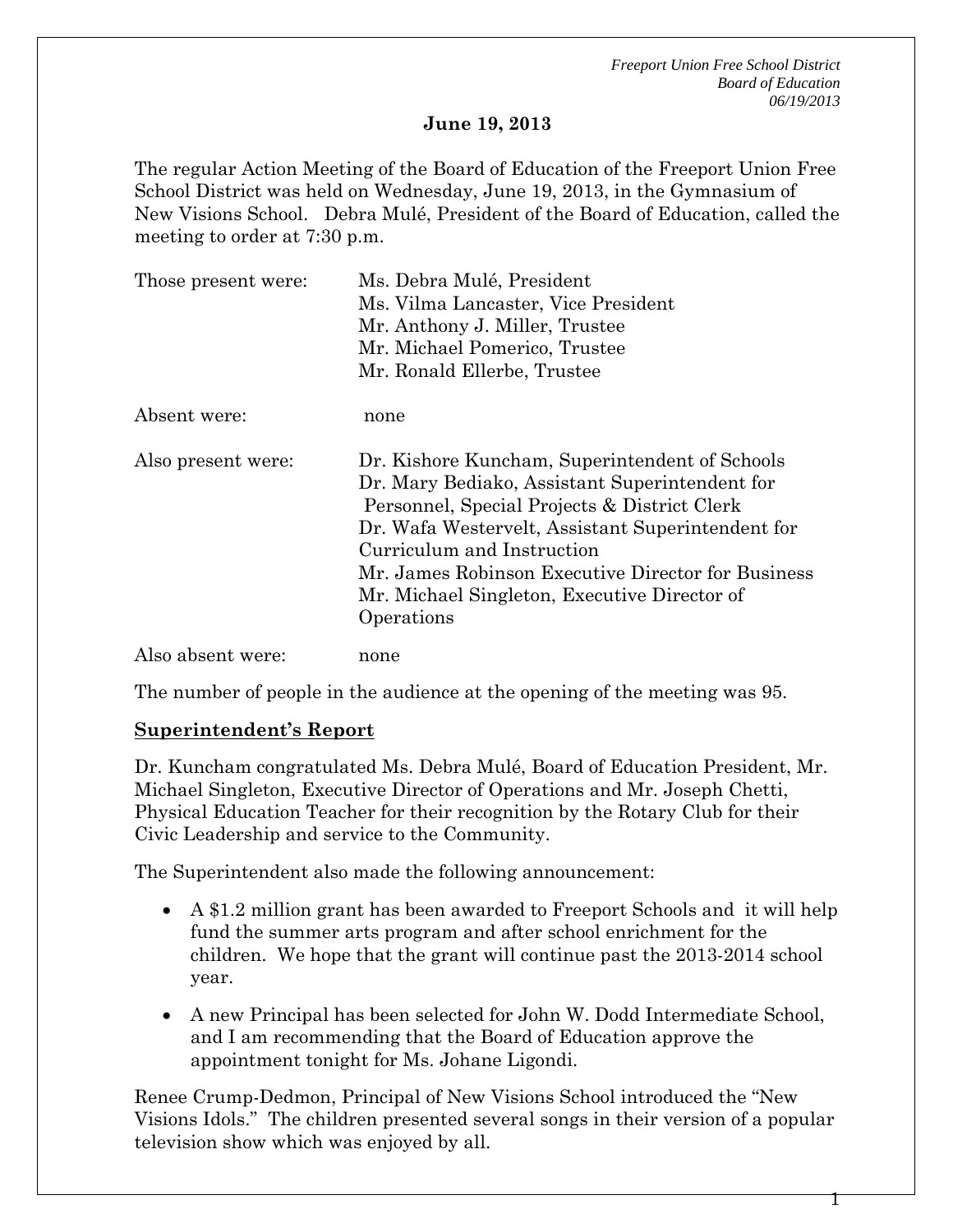The Superintendent recognized District staff members who were selected by their peers as outstanding individuals who personified the theme of their building for the "Celebrating Success Program." As part of the District Goal, The Monthly Employee Recognition Program was designed to promote morale and recognize individuals who go above and beyond the call of duty. The Principals of each building presented each honoree. The honorees were:

- Linda Weiner, Columbus Avenue, Demonstrating Effective Leadership, October 2012
- Barbara Crespi, Archer Street, Demonstrating Pride for One's Work, November, 2012
- Ruth Hindley, Bayview Avenue, Demonstrating Loyalty and Commitment, December, 2012
- Amy Lederer, Leo F. Giblyn, Promotes Learning to Full Potential, January 2013
- Susan Johnson, New Visions, Demonstrating Innovation and Creativity, February, 2013
- Nina Sasso, Carolyn G. Atkinson, Willingly Sharing Information, March 2013
- Jimmy Jones, Dodd Middle School, Pitching in to Help a Colleague/Parent, April , 2013
- Sarah Molese, Freeport High School, Promoting Teamwork , May 2013
- Jamie Reinke, Administration Building, Works Well Under Pressure, June 2013
- Clive De Souza, Buildings & Grounds, Good Work Ethics, June 2013

At 8:33 p.m. a short break was taken. The meeting was called back to order at 8:49 p.m.

Dr. Kuncham spoke about the extraordinary challenges of the past year and thanked the community and staff for their support. He recognized High School Senior Kyle McCullough for his dedication and the Superintendent and Board President presented him with a pin of appreciation.

# **Amendment to the agenda**

On a motion by Mr. Pomerico and a second by Mr. Ellerbe, a resolution was added to the agenda regarding an Administrative Appointment. The vote was unanimous, Ellerbe, Lancaster, Miller, Mulé and Pomerico.

The Board accepted the Audit Committee minutes and the Audit Reports.

# **Questions from the Public**

The public was given the opportunity to address the Board of Education. Each

2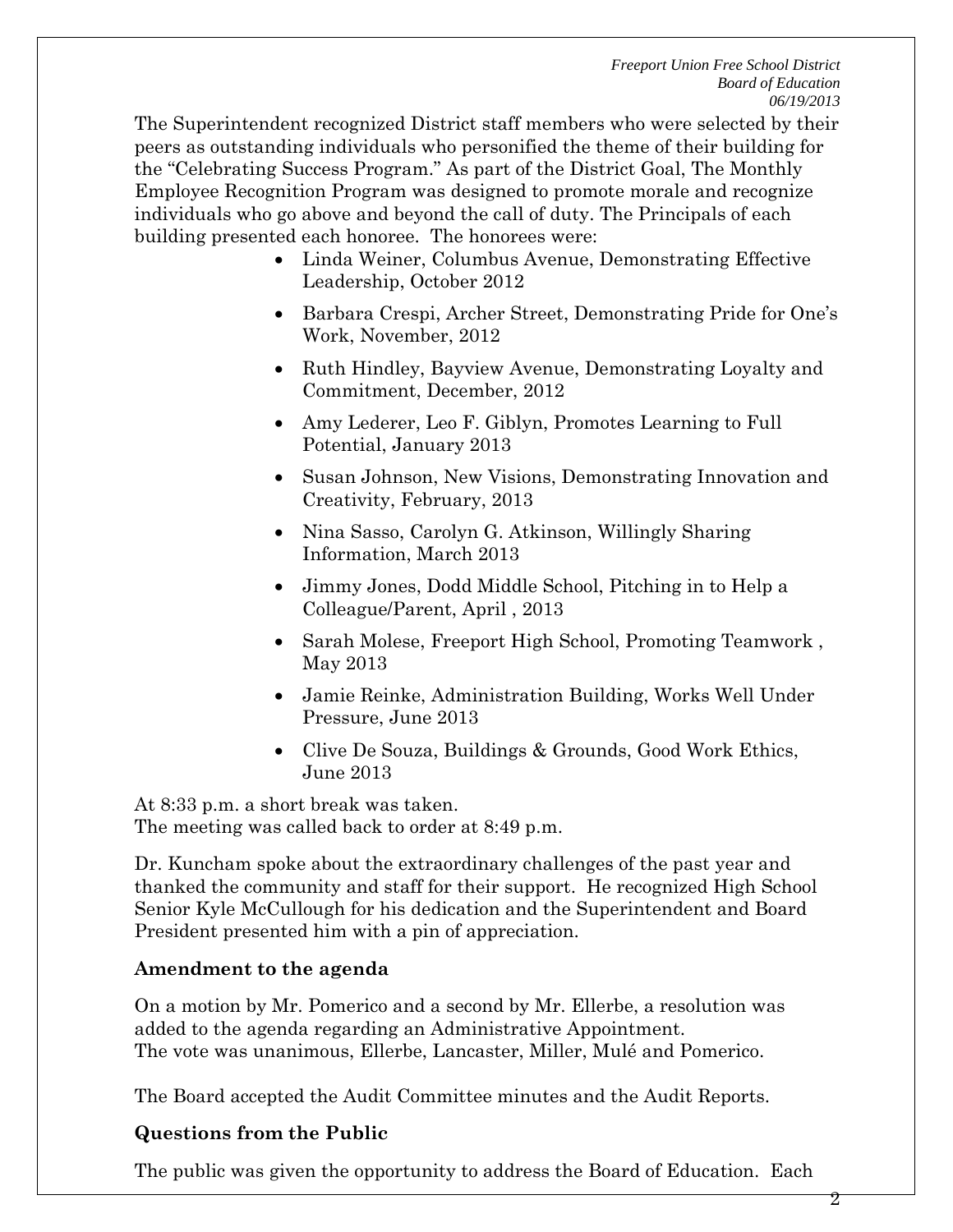*Freeport Union Free School District Board of Education 06/19/2013* 

speaker was allowed to address the Board for four minutes on the Agenda only. The Board and administration addressed the comments from the public.

## **Items for Action**

On a motion by Mr. Ellerbe and a second by Mr. Pomerico the following items were approved on a Consent Agenda. The vote was unanimous, Ellerbe, Lancaster, Miller, Mulé and Pomerico.

### **Acceptance of the Minutes**

**BE IT RESOLVED** that the Board of Education of the Freeport Union Free School District hereby accepts the minutes of the following meetings as written: May 29, 2013, June 5, 2013.

### **Leave of Absence**

**BE IT RESOLVED**, that the Board of Education of the Freeport Union Free School District hereby grants a request for leave of absence as listed below:

**LuAnn Mayer**, full-time Teaching Assistant, effective May 15, 2013 through May 23, 2013, for health reasons.

**Jeffrey Glass,** Social Studies Teacher, effective September 1, 2013 through June 30, 2014, for personal reasons.

**Robert Dancy,** Cleaner, effective May 13, 2013 through June 2, 2013, for health reasons.

**Pedro Burgess**, Cleaner, effective April 8, 2013 extended through July 12, 2013, for health reasons.

### **Appointment of Supervisory Staff**

**BE IT RESOLVED,** that the Board of Education of the Freeport Union Free School District, upon the recommendation of the Superintendent, hereby appoints the following individuals as Supervisors:

| <b>NAME</b>     | <b>ASSIGNMENT</b>                  | <b>SCHOOL</b> | <b>STIPEND</b> |
|-----------------|------------------------------------|---------------|----------------|
| Sarah Molese    | Lead Nurse                         | Districtwide  | \$3,338        |
| Catherine Rode  | Art Facilitator                    | Districtwide  | \$3,338        |
| Talonda Thomas  | Music Facilitator                  | Districtwide  | \$3,338        |
| Donna Rusinek   | Science Facilitator                | Archer        | \$3,338        |
| Merily Masin    | English Lang. Arts Lead<br>Teacher | Archer        | \$3,338        |
| Linda Marino    | Mathematics Lead<br>Teacher        | Archer        | \$3,338        |
| Michael Huisman | Science Facilitator                | Bayview       | \$3,338        |

### **Supervisory Staff for 2013-2014**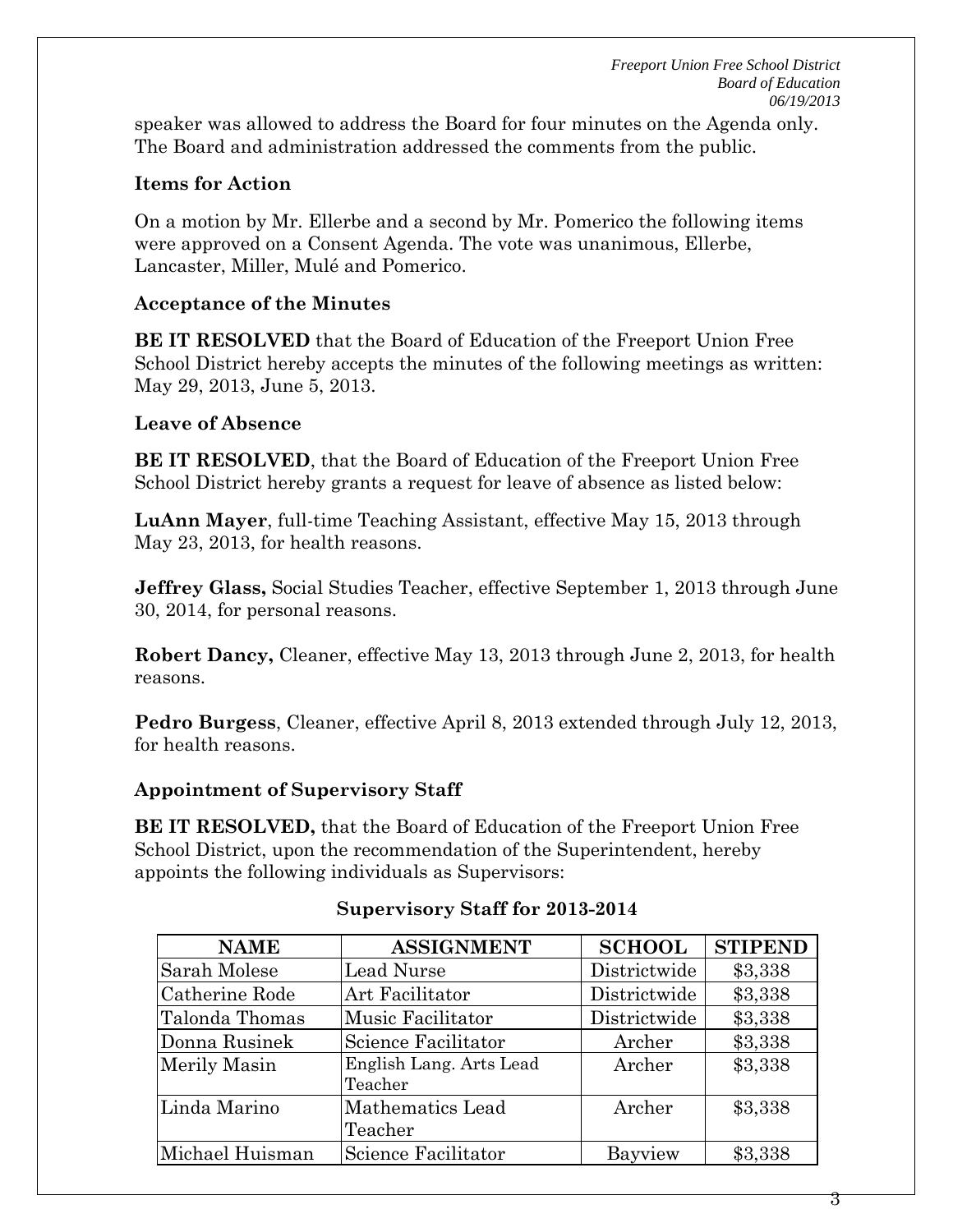| Andrea Parisi                       | English Lang. Arts Lead<br>Teacher    | Bayview            | \$3,338 |
|-------------------------------------|---------------------------------------|--------------------|---------|
| Wendy Valasky                       | Mathematics Lead Teacher              | Bayview            | \$3,338 |
| Therese Casoria                     | Science Facilitator<br>Giblyn         |                    | \$3,338 |
| Larraine Brown                      | English Lang. Arts Lead<br>Teacher    | Giblyn             | \$3,338 |
| Mary Kelly                          | Mathematics Lead Teacher              | Giblyn             | \$3,338 |
| Michael De                          | Science Facilitator                   | <b>New Visions</b> | \$1,669 |
| Gennaro                             |                                       |                    |         |
| Carol Cartinella                    |                                       |                    | \$1,669 |
| Constance Malcolm-                  | English Lang. Arts Lead               | <b>New Visions</b> | \$3,338 |
| Grant                               | Teacher                               |                    |         |
| Allan Brimer                        | Mathematics Lead Teacher              | <b>New Visions</b> | \$3,338 |
| Karen Weckler                       | Science Facilitators- 5 <sup>th</sup> | Atkinson           | \$1,669 |
| Matthew Yatsyla                     | grade                                 |                    | \$1,669 |
|                                     | Science Facilitators- 6 <sup>th</sup> |                    |         |
|                                     | grade<br>Special Education Lead       |                    |         |
| Diane Notti                         | Teacher                               | Atkinson           | \$3,338 |
| Kerri Sparacia                      | Team Leader, 5th Grade                | Atkinson           | \$3,338 |
| Jennifer Ferrarelli                 | Team Leader, 5th Grade                | Atkinson           | \$3,338 |
| Karen Wecksler                      | Team Leader, 5th Grade                | Atkinson           | \$3,338 |
| MaryAnne Keane                      | Team Leader, 5 <sup>th</sup> Grade    | Atkinson           | \$3,338 |
| Karen Heins                         | Team Leader, 6th Grade                | Atkinson           | \$3,338 |
| Jeanne Sanders                      | Team Leader, 6th Grade                | Atkinson           | \$3,338 |
| Donna Librizzi                      | Team Leader, 6th Grade                | Atkinson           | \$3,338 |
| Thesla Bongiorno                    | Team Leader, 6th Grade                | Atkinson           | \$3,338 |
| Michael Filaski                     | <sup>7th</sup> Gr. Team Leader        | Dodd               | \$3,338 |
| Antony Aniano                       | 7 <sup>th</sup> Gr. Team Leader       | Dodd               | \$3,338 |
| <b>Shelly Scully</b>                | 7 <sup>th</sup> Gr. Team Leader       | Dodd               | \$3,338 |
| Judith Summers                      | 7th Gr. Team Leader                   | Dodd               |         |
|                                     | Mathematics Lead Teacher              | Dodd               | \$3,338 |
| Carol Byrne<br><b>Annette Jones</b> |                                       |                    | \$1,669 |
|                                     |                                       |                    | \$1,669 |
| <b>Shelly Scully</b>                | Social Studies Lead Teacher           | Dodd               | \$3,338 |
| Thomas Doyle                        | Science Lead Teacher                  | Dodd               | \$3,338 |
| Lori Cohen                          | <b>English Lead Teacher</b>           | Dodd               | \$3,338 |
| <b>Bridget Zamot-Bing</b>           | World Languages                       | Dodd               | \$3,338 |
|                                     | Department Lead Teacher               |                    |         |
| Nancy Berg                          | Special Education Lead<br>Teacher     | Dodd               | \$3,338 |
| James Wandzilak                     | Technology & FACS Lead<br>Teacher     | Dodd               | \$3,338 |
| Andrea Kane                         | English Department Chair              | <b>FHS</b>         | \$5,393 |
| Peggy Parigoris                     | Science Department Chair              | <b>FHS</b>         | \$5,393 |
| Patricia Duffy                      | Special Ed. Department                | <b>FHS</b>         |         |
|                                     | Chair                                 |                    | \$5,393 |

4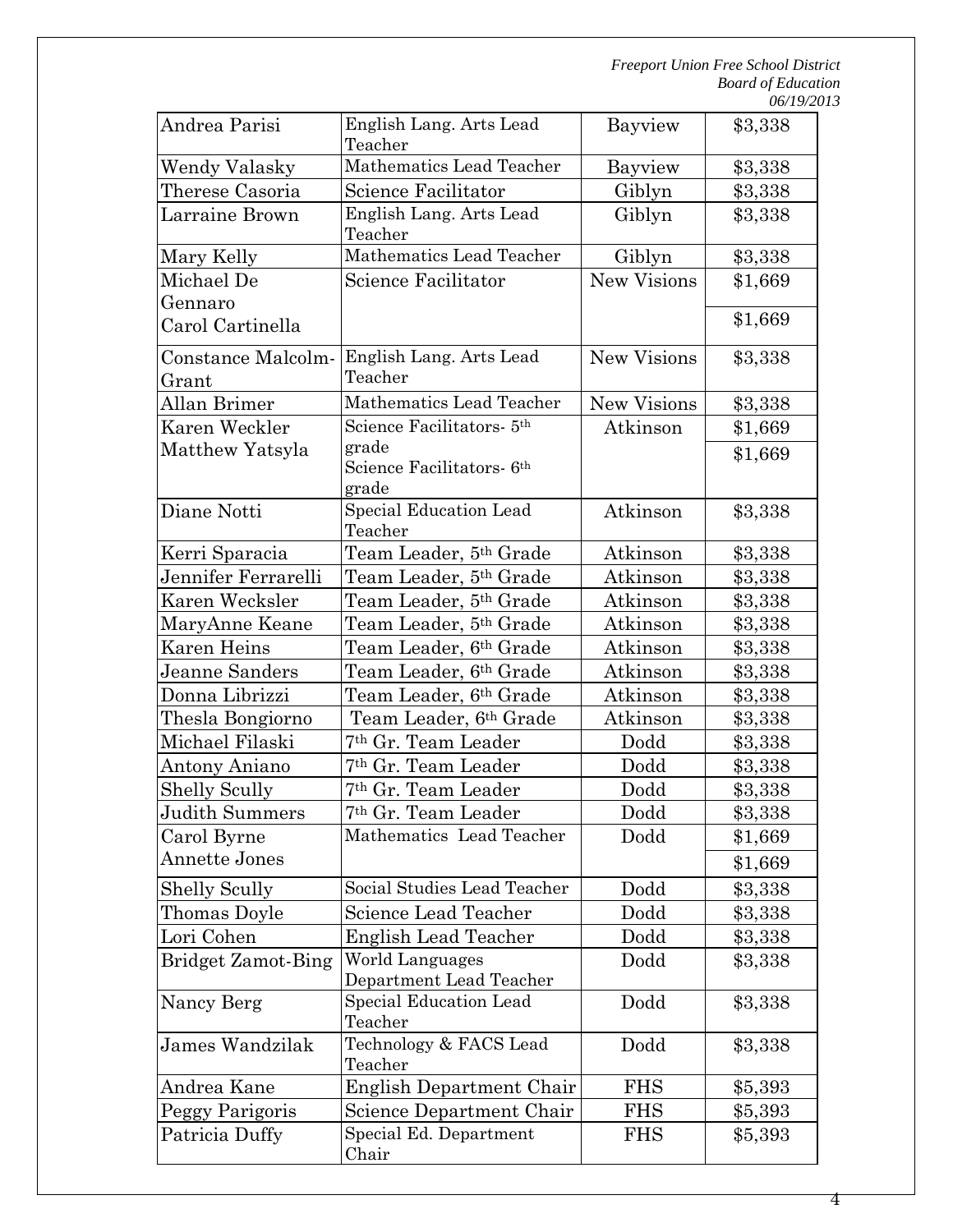*Freeport Union Free School District Board of Education 06/19/2013* 

| Jacqueline Matos  | Mathematics Department<br>Chair     | <b>FHS</b> | \$5,393 |
|-------------------|-------------------------------------|------------|---------|
| Linda Hendrickson | Social Studies Department<br>Chair  | <b>FHS</b> | \$5,393 |
| Emma Perdomo      | Guidance Department Chair           | <b>FHS</b> | \$5,393 |
| Gleni Peña        | World Languages<br>Department Chair | <b>FHS</b> | \$5,393 |
| Richard Johnson   | Technology/Business Lead<br>Teacher | <b>FHS</b> | \$3,338 |
| Betsy Funch       | Student Org. Controller             | <b>FHS</b> | \$5,393 |

## **CSE/CPSE Minutes**

**BE IT RESOLVED,** that the Board of Education of the Freeport Union Free School District hereby accepts the minutes of the meetings of the Committees on Special Education and Preschool Special Education for the following dates: March 22. 2013; April 5, 8, 10, 12, 15, 16, 17, 18, 19, 26, 29, 30, 2013; May 2, 6, 9, 10, 15, 16, 17, 22, 23, 24, 29, 2013.

## **Other Items for Action**

On a motion by Mr. Pomerico and a second by Mr. Ellerbe the following item was approved:

### **Acceptance of Donations**

**BE IT RESOLVED**, that the Board of Education of the Freeport Union Free School District hereby accepts with heartfelt gratitude the donation of \$1,694 from the Arts Angels of North Shore Schools, to be used by the Music Department to assist with the recovery, in the aftermath of super storm Sandy.

**BE IT ALSO RESOLVED**, that the Board of Education of the Freeport Union Free School District hereby accepts with deep gratitude a donation of \$500 from the Uniondale High School Music Tri-M Department to aid in the loss to the Freeport Music Department from super storm Sandy.

The vote was unanimous, Ellerbe, Lancaster, Miller, Mulé and Pomerico.

On a motion by Ms. Lancaster and a second by Mr. Miller the following item was approved:

# **Budget Transfer – General Fund – June, 2013**

**BE IT RESOLVED,** that the Board of Education of the Freeport Union Free School District hereby approves the attached Budget Transfer within the General Fund for June, 2013.

The vote was unanimous, Ellerbe, Lancaster, Miller, Mulé and Pomerico.

On a motion by Mr. Miller and a second by Ms. Lancaster the following item was approved: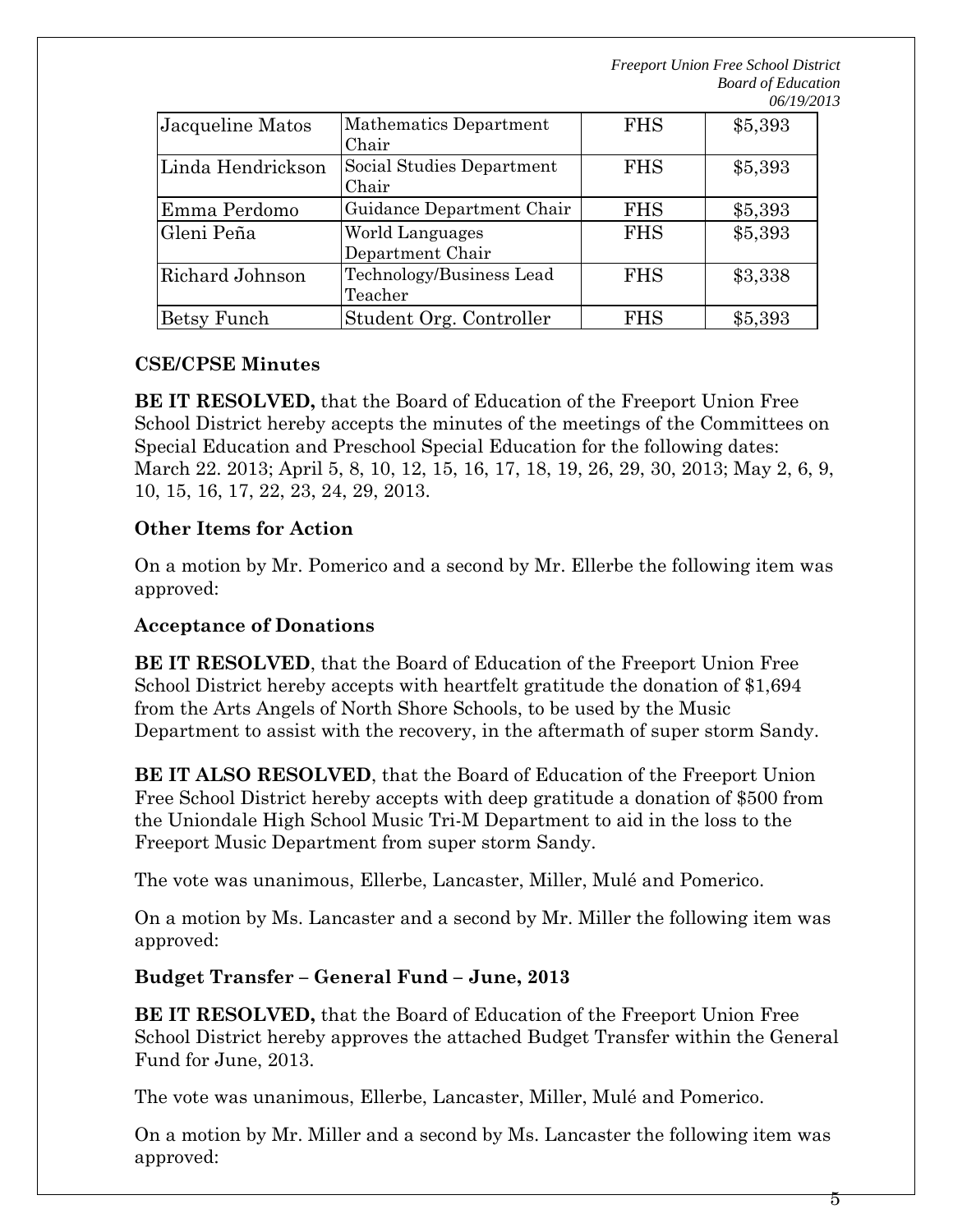# **Disposal of Computer Equipment**

**BE IT RESOLVED,** that the Board of Education of the Freeport Union Free School District hereby authorizes that the computer equipment on the attached list be declared obsolete and recycled by Green Chip Recycling, at no cost to the district.

The vote was unanimous, Ellerbe, Lancaster, Miller, Mulé and Pomerico.

On a motion by Mr. Ellerbe and a second by Mr. Pomerico the following item was approved:

# **Acceptance of a Scholarship**

**BE IT RESOLVED**, that the Board of Education of the Freeport Union Free School District hereby accepts the scholarship to be known as "The Superintendent's Scholarship-In Memory of Venkat Ratnam Kuncham." This scholarship will be in the amount of \$1,000 and will be given to a graduating senior who exemplifies scholarship, leadership, and citizenship. The student should be someone who demonstrates academic excellence; has held a leadership position in extracurricular activities or student government; has shown a commitment to community service; and possesses qualities of character, compassion, integrity, sportsmanship, optimism and ambition; and plans to pursue his/her education in the field of Business, Science, Engineering or Social Sciences at an accredited college, university or military academy. This scholarship is made possible and is funded by Dr. Kishore Kuncham, Superintendent of Freeport Schools.

The vote was unanimous, Ellerbe, Lancaster, Miller, Mulé and Pomerico.

On a motion by Mr. Pomerico and a second by Mr. Ellerbe the following item was approved:

# **Acceptance of the Internal Audit Report**

**BE IT RESOLVED,** that the Board of Education of the Freeport Union Free School District hereby accepts the Internal Audit Reports.

The vote was unanimous, Ellerbe, Lancaster, Miller, Mulé and Pomerico.

On a motion by Ms. Lancaster and a second by Mr. Miller the following item was approved:

# **Transfer of Funds to Reserves**

# **Capital Reserve Fund (Facilities Improvement Program)**

**BE IT RESOLVED**, that the Board of Education of the Freeport Union Free School District hereby authorizes the transfer up to \$1,500,000 to the Capital Reserve Fund from the District's existing fund balance to finance Capital Reserve Fund (Facilities Improvement Program) – Freeport Public Schools, for the purpose of building renovations.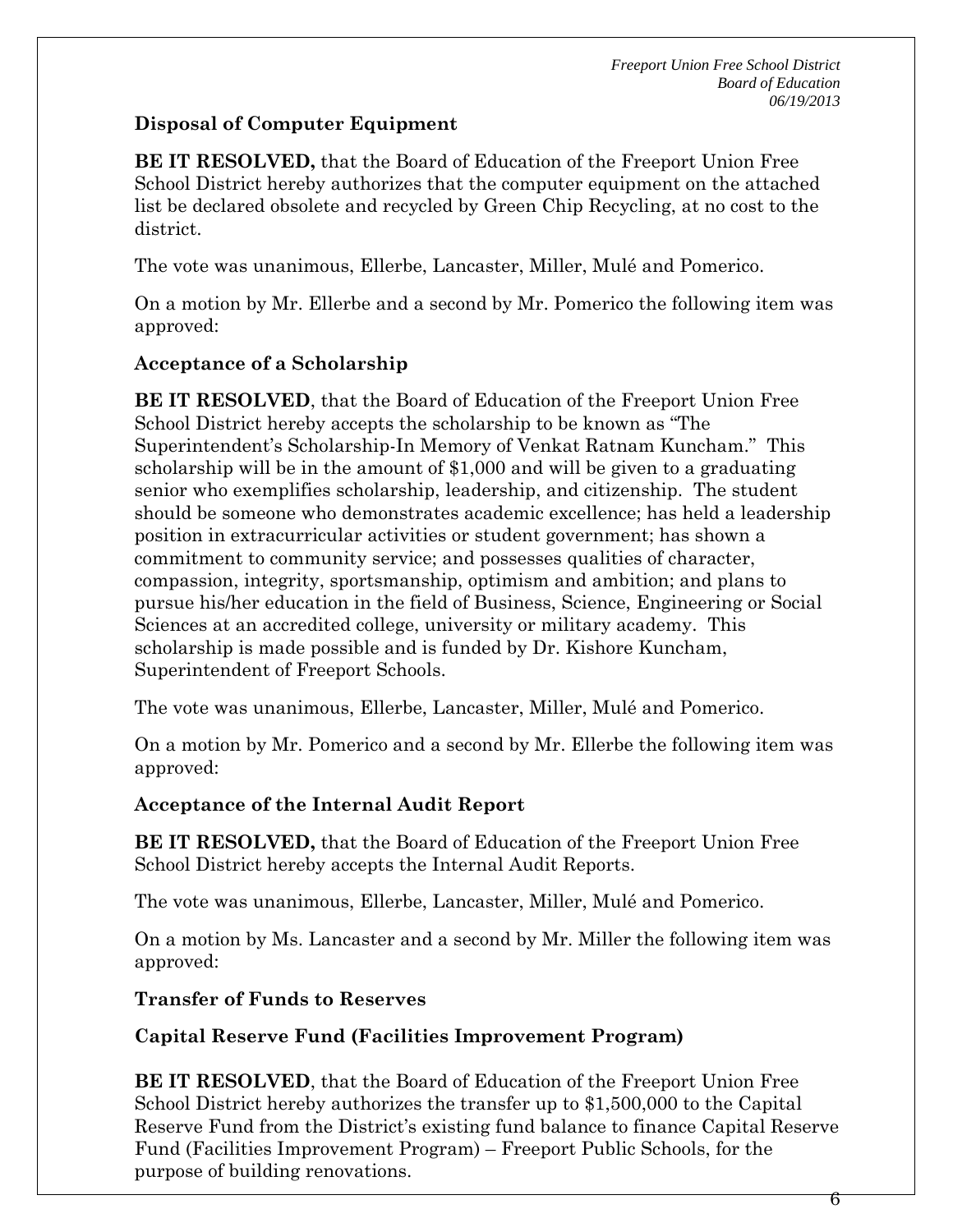# **Retirement Contribution Reserve**

**BE IT RESOLVED,** that the Board of Education of the Freeport Union Free School District hereby authorizes the transfer up to \$1,000,000 to the Retirement Contribution Reserve from the District's existing fund balance to finance retirement contributions to the New York State and Local Employees' Retirement System.

# **Worker's Compensation Reserve**

**BE IT RESOLVED,** that the Board of Education of the Freeport Union Free School District hereby authorizes the transfer up to \$1,000,000 to the Worker's Compensation Reserve from the District's existing fund balance to finance worker's compensation claims to employees.

# **Unemployment Reserve**

**BE IT RESOLVED,** that the Board of Education of the Freeport Union Free School District hereby authorizes the transfer up to \$200,000 to the Unemployment Reserve from the District's existing fund balance to finance unemployment claims to employees.

The vote was unanimous, Ellerbe, Lancaster, Miller, Mulé and Pomerico.

On a motion by Mr. Miller and a second by Ms. Lancaster the following item was approved:

# **Acceptance of a Consent and Assignment Agreement**

**BE IT RESOLVED,** that the Board of Education of the Freeport Union Free School District hereby approves the Consent and Assignment Agreement between the Board of Education of the Freeport Union Free School District, SMC Construction Corp. and the Westchester Fire Insurance Company in accordance with the terms and conditions of the Consent and Assignment Agreement; and

**BE IT FURTHER RESOLVED**, that the Board of Education hereby authorizes the Board President to execute the necessary documents to effectuate said Consent and Assignment Agreement.

The vote was unanimous, Ellerbe, Lancaster, Miller, Mulé and Pomerico.

On a motion by Mr. Ellerbe and a second by Mr. Pomerico the following item was approved:

# **Authorization to Sign an Agreement for Administrative, Instructional and Other Technology Upgrades**

**WHEREAS** the use of the Equipment and the Freeport Union Free School District's participation in the Learning Technology Project Planning and Financial Management Services project are essential to the District's proper, efficient and economic operation of its education program to be supported by the Equipment, and is necessary to maintain the District's educational program and;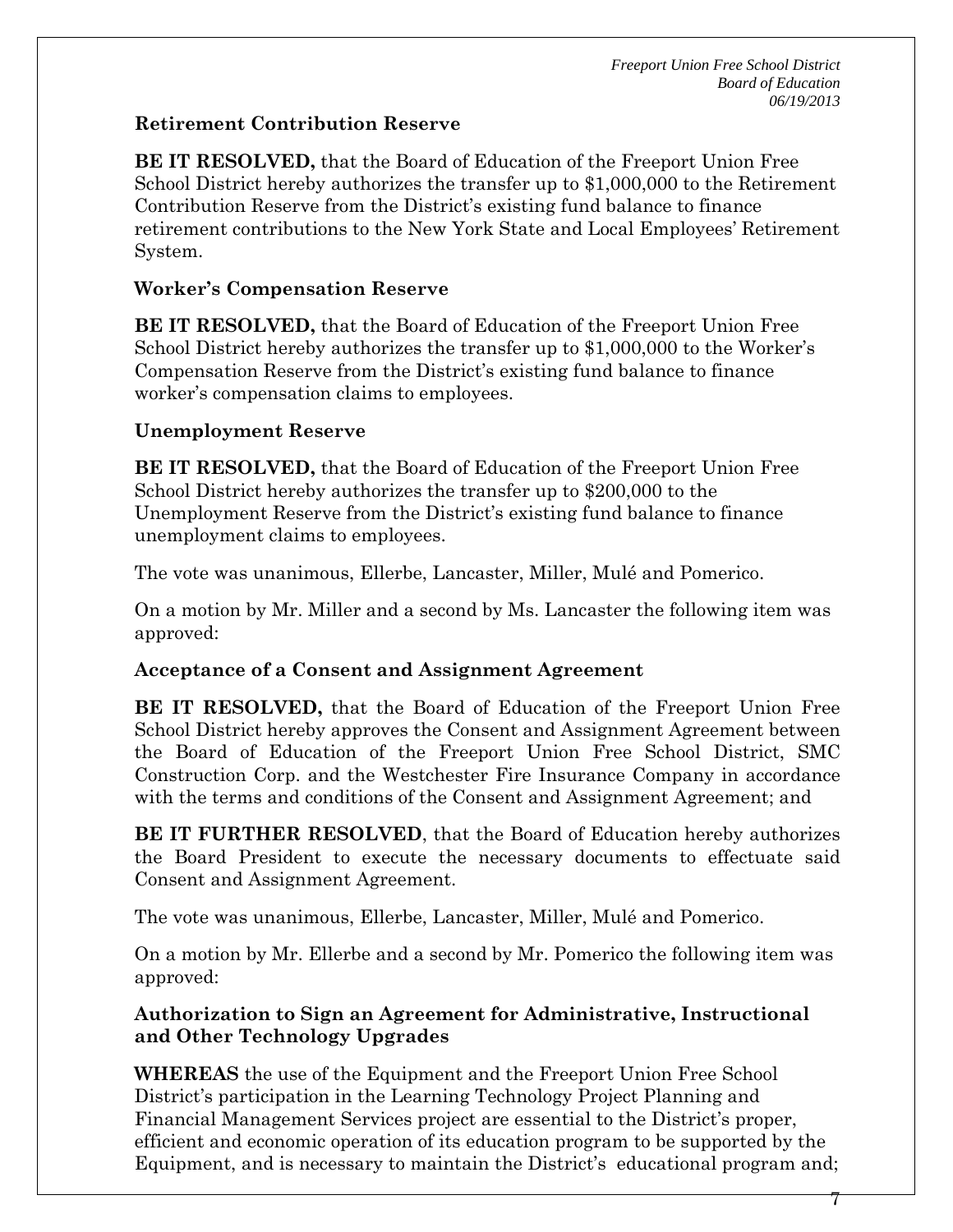**WHEREAS** the expenses arising under this Agreement constitute ordinary contingent expenses necessary for providing educational services, and the transaction is in the best financial interests of the Freeport Union Free School District because it enables the District to utilize the equipment in a cost effective and economic manner, therefore;

**BE IT RESOLVED**, that the Board of Education of the Freeport Union Free School District hereby authorizes the Board President or the Superintendent or his designee to sign all agreements with Nassau BOCES with regard to Administrative, Instructional and other technology upgrades.

The vote was unanimous, Ellerbe, Lancaster, Miller, Mulé and Pomerico.

On a motion by Mr. Pomerico and a second by Mr. Ellerbe the following item was approved:

## **Nomination for the NYSSBA Area 11 Director**

**BE IT RESOLVED**, that the Board of Education of the Freeport Union Free School District hereby nominates Susan Bergtraum as Area 11 Director of the New York State School Boards Association.

The vote was unanimous, Ellerbe, Lancaster, Miller, Mulé and Pomerico.

On a motion by Ms. Lancaster and a second by Mr. Miller the following item was approved:

# **Acceptance of the First Reading of the Revised Code of Conduct**

**BE IT RESOLVED,** that the Board of Education of the Freeport Union Free School District hereby accepts as a first reading, the revised Code of Conduct for 2013-2014 School Year.

The vote was unanimous, Ellerbe, Lancaster, Miller, Mulé and Pomerico.

On a motion by Mr. Miller and a second by Ms. Lancaster the following item was approved:

# **Retirement of Staff**

**BE IT RESOLVED,** that the Board of Education of the Freeport Union Free School District hereby accepts the letter of resignation for the purpose of retirement from the following staff member as listed:

**Lucretia Valerie-Randazzo**, part-time Teaching Assistant, effective July 1, 2013, after serving the children of Freeport for more than 11 years.

**Vito DiSpigno**, Security Aide, effective June 30, 2013, after serving the children of Freeport for more than 12 years.

**Martha Calidonio**, Assistant Cook, effective June 22, 2013, after serving the children of Freeport for more than 27 years.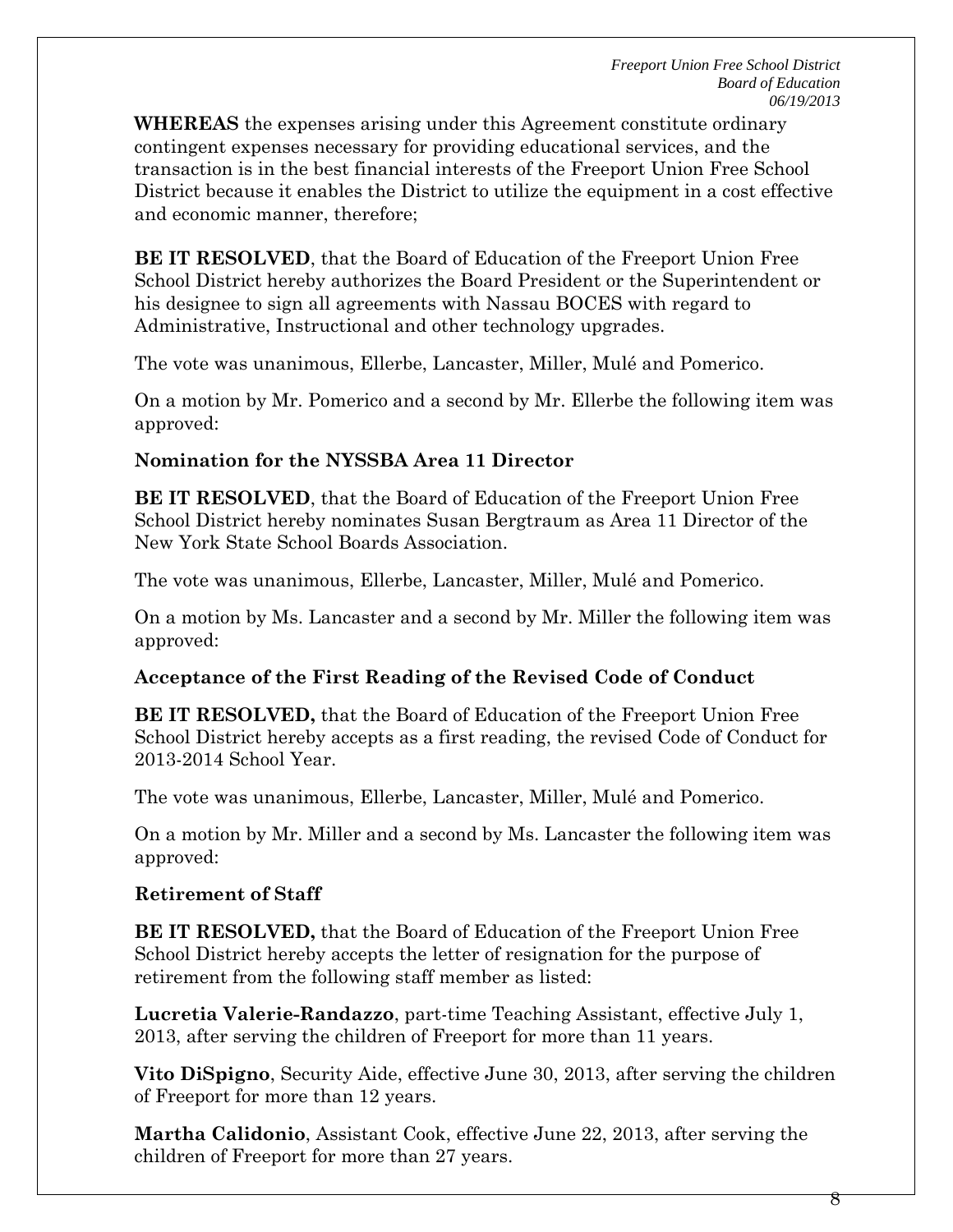**Catherine Donohue**, Clerk Typist (10 Month), effective July 1, 2013, after serving the children of Freeport for more than 14 years.

**Patricia Belfi**, Elementary Teacher/Teacher on Special Assignment, effective August 21, 2013, after serving the children of Freeport for more than 23 years.

The vote was unanimous, Ellerbe, Lancaster, Miller, Mulé and Pomerico.

On a motion by Mr. Pomerico and a second by Mr. Ellerbe the following item was approved:

## **Granting of Tenure**

**BE IT RESOLVED,** that the Board of Education of the Freeport Union Free School District hereby grants tenure status to the following individual(s):

| <b>NAME</b>           | <b>SCHOOL</b> | <b>TENURE AREA</b>       | <b>TENURE DATE</b> |  |
|-----------------------|---------------|--------------------------|--------------------|--|
| Teacher(s)            |               |                          |                    |  |
| Martha Bermeo         | Bayview       | Elementary               | September 1,2013   |  |
| Dolores Miller        | Atkinson      | Elementary               | September 1, 2013  |  |
| John Duggan           | <b>FHS</b>    | Social Studies           | September 1, 2013  |  |
| Lisa Zabala           | Bayview       | <b>Special Education</b> | September 1, 2013  |  |
| Shannon<br>Abramovitz | Giblyn        | Music                    | September 1, 2013  |  |
| Juliette Mason        | Giblyn        | Art                      | September 1, 2013  |  |
| Sean Caldwell         | Atkinson      | <b>Special Education</b> | September 1, 2013  |  |
| Amanda Mizel          | Dodd          | Speech                   | September 1, 2013  |  |
| Ilona Fiola           | NV            | School Psychologist      | September 1, 2013  |  |
| William Behrens       | Dodd          | Science                  | September 1, 2013  |  |
| Samantha Tasso        | Atkinson      | Reading                  | September 1, 2013  |  |
| Karen Cole-Onaifo     | <b>FHS</b>    | Science                  | September 1, 2013  |  |
| Christopher Farrell   | Bayview       | <b>Special Education</b> | September 1, 2013  |  |
| Angela Woodside       | <b>FHS</b>    | English                  | September 1, 2013  |  |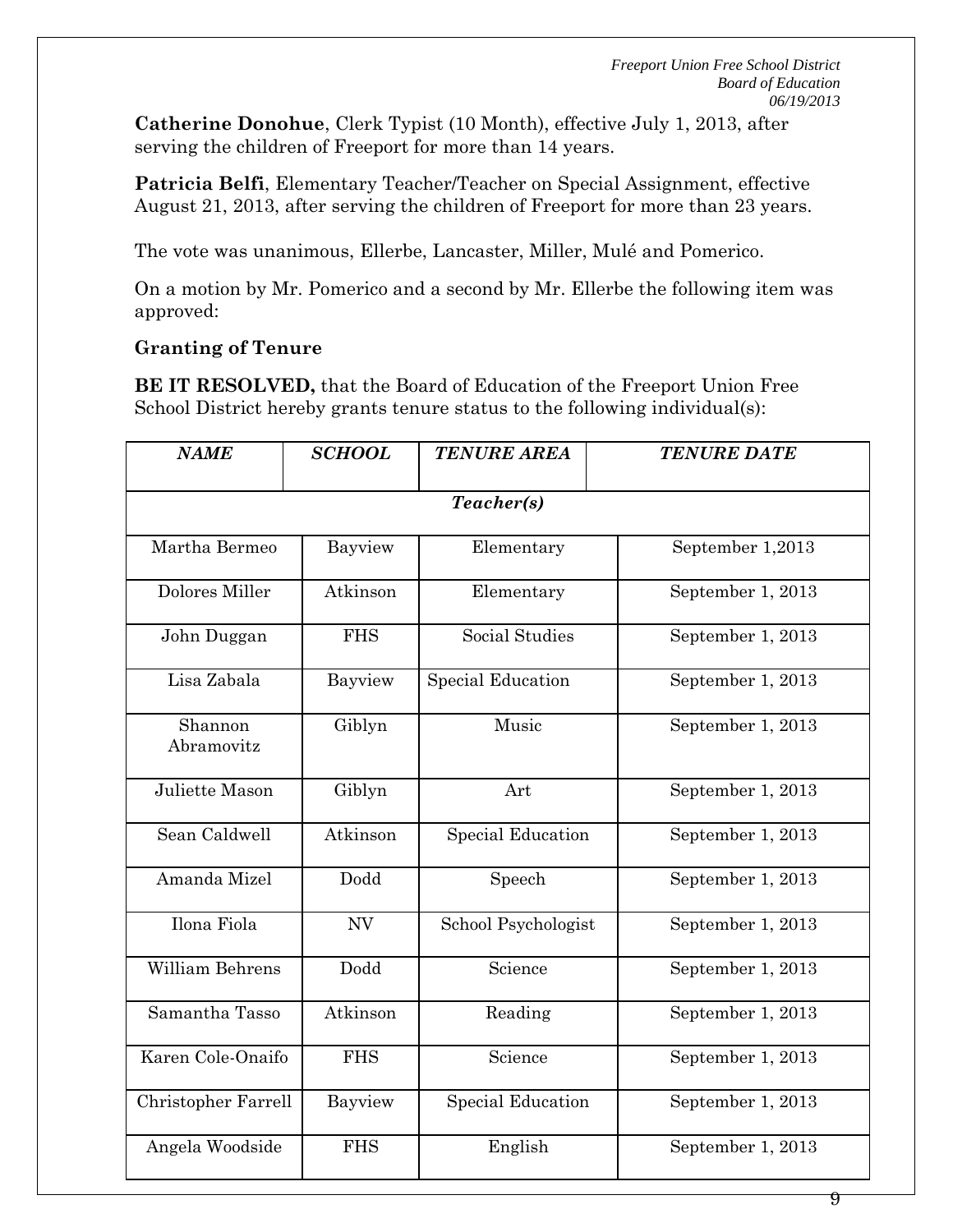| Hallie Sherman               | Atkinson      | Speech                    | September 1, 2013  |  |
|------------------------------|---------------|---------------------------|--------------------|--|
| Danielle Polo                | Atkinson      | Reading                   | September 24, 2013 |  |
| <b>Teaching Assistant(s)</b> |               |                           |                    |  |
| <i>NAME</i>                  | <b>SCHOOL</b> | <b>TENURE AREA</b>        | <b>TENURE DATE</b> |  |
| Diane Anhouse                | Dodd          | <b>Teaching Assistant</b> | September 1, 2013  |  |
| Kaitlin Haggerty             | Archer        | <b>Teaching Assistant</b> | September 1, 2013  |  |
| Florence Feldman             | Archer        | Teaching Assistant        | September 1, 2013  |  |
| Diana Eilam                  | Dodd          | Teaching Assistant        | September 27, 2013 |  |

The vote was unanimous, Ellerbe, Lancaster, Miller, Mulé and Pomerico.

On a motion by Mr. Ellerbe and a second by Mr. Pomerico the following item was approved:

## **Administrative Appointment**

**BE IT RESOLVED** that the Board of Education of the Freeport Union Free School District, upon the recommendation of the Superintendent, hereby appoints **Johane Ligonde**, to the position of Principal (replacing J. O'Mard, terminated), as a probationary employee effective July 15, 2013 with an anticipated tenure date of July 15, 2016. The tenure area in which **Johane Ligonde** shall serve is "Principal", a district wide tenure area. Compensation will be paid pursuant to step 1 of the Junior High Principal Salary Schedule at \$138,574. **Johane Ligonde** shall be assigned to the John W. Dodd Middle School.

The vote was unanimous, Ellerbe, Lancaster, Miller, Mulé and Pomerico.

# **Questions from the Public**

The public was given the opportunity to address the Board of Education. Each speaker was allowed to address the Board for four minutes on any topic.

# **Executive Session**

At 9:35 p.m. Mr. Miller moved to adjourn to executive session for ten specific matters of personnel, two matters of negotiations, one student matter and two legal matters.

The motion was seconded by Ms. Lancaster and passed unanimously.

The vote was: Ellerbe, Lancaster, Miller, Mulé and Pomerico.

At 12:01 a.m., on a motion by Mr. Ellerbe and a second by Mr. Pomerico the